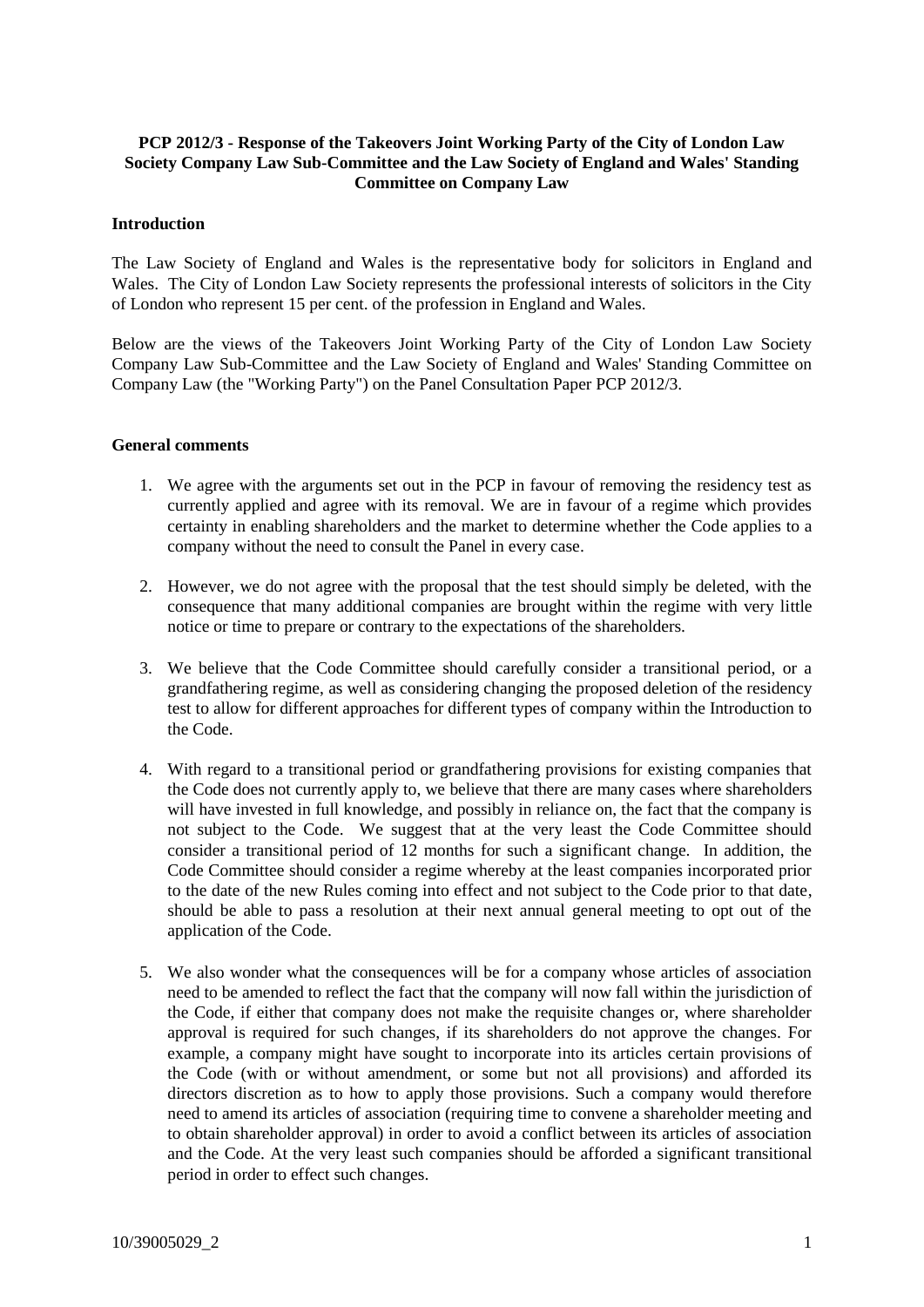- 6. To assist with certainty, the Code Committee could consider introducing a requirement that any company incorporated in the UK, Channel Islands or Isle of Man which is not admitted to trading on a regulated market wishing to opt out of the Code must pass a resolution at least once every five years to opt out, similar to other authorisation regimes imposed in the Companies Act 2006, allowing regular review by shareholders of the decision to opt out without creating too heavy a governance burden, although companies could elect for annual extension of the opt-out. Any opt-out resolution would be filed with the Registrar of Companies and the position of the company transparent as a result.
- 7. With regard to the drafting of the new regime, we believe that the Code Committee should consider different types of company differently and should retain the distinction between (i) companies admitted to trading on a regulated market in the UK; (ii) those admitted to trading on a prescribed market in the UK; and (iii) those not admitted to trading:
	- a) For UK-incorporated public companies whose shares are traded on a non-regulated market in the UK, we agree that there is a risk that investors might mistakenly believe that they are afforded the protections of the Code when they are currently not. Subject to what we say above in relation to the need for a transitional period or grandfathering provisions for existing companies which are currently not subject to the Code, we agree that the residency test should be removed and that therefore the Code should apply to all UK-incorporated companies whose shares are traded on a prescribed market (i.e. currently AIM and PLUS) in the UK in the same way that the Code applies to UKincorporated public companies whose shares are traded on a regulated market in the UK by virtue of the Takeovers Directive.
	- b) UK-incorporated public companies whose shares are not traded on a UK regulated market but are traded on a regulated market in another EU jurisdiction fall under the shared jurisdiction regime in accordance with the Takeovers Directive. However, under the proposed new regime, we believe that UK-incorporated public companies whose shares are not traded in the UK but are traded on a market outside the EU (or on a non-regulated market in an EU jurisdiction) will fall under the jurisdiction of Code (for example a UK incorporated public company traded in the US, Canada or Australia would become subject to the Code). We suggest that investors in such companies would be surprised to hear that they are subject to the Code and that this goes beyond the equivalent extraterritorial provisions of the shared jurisdiction regime of the Takeovers Directive. It will also generate scope for a clash in governance, with many such companies adopting a constitutional regime suited to the audience in which its securities are traded. Instead, we suggest that companies not traded on either a regulated or a prescribed market in the UK but which are traded on a non-regulated market elsewhere should not be subject automatically to the Code but free to opt in by shareholder resolution, allowing them to adopt constitutional and practice measures suited to the rules applicable to that market. At the least, such companies should be free to opt out by passing a shareholder resolution, although we believe this is an unsuitable alternative to a presumption that the Code does not apply unless there is an opt-in resolution.
	- c) For UK-incorporated public companies whose shares are not traded on any market in any jurisdiction, we question whether it is right that the Code should apply to them at all. For those companies that are required to maintain public company status for reasons other than offering securities to the public, this would remove a significant regulatory burden, particularly for those with just a few shareholders and in many cases a governance regime suited to private ownership, including pre-emption structures, where a Code waiver is still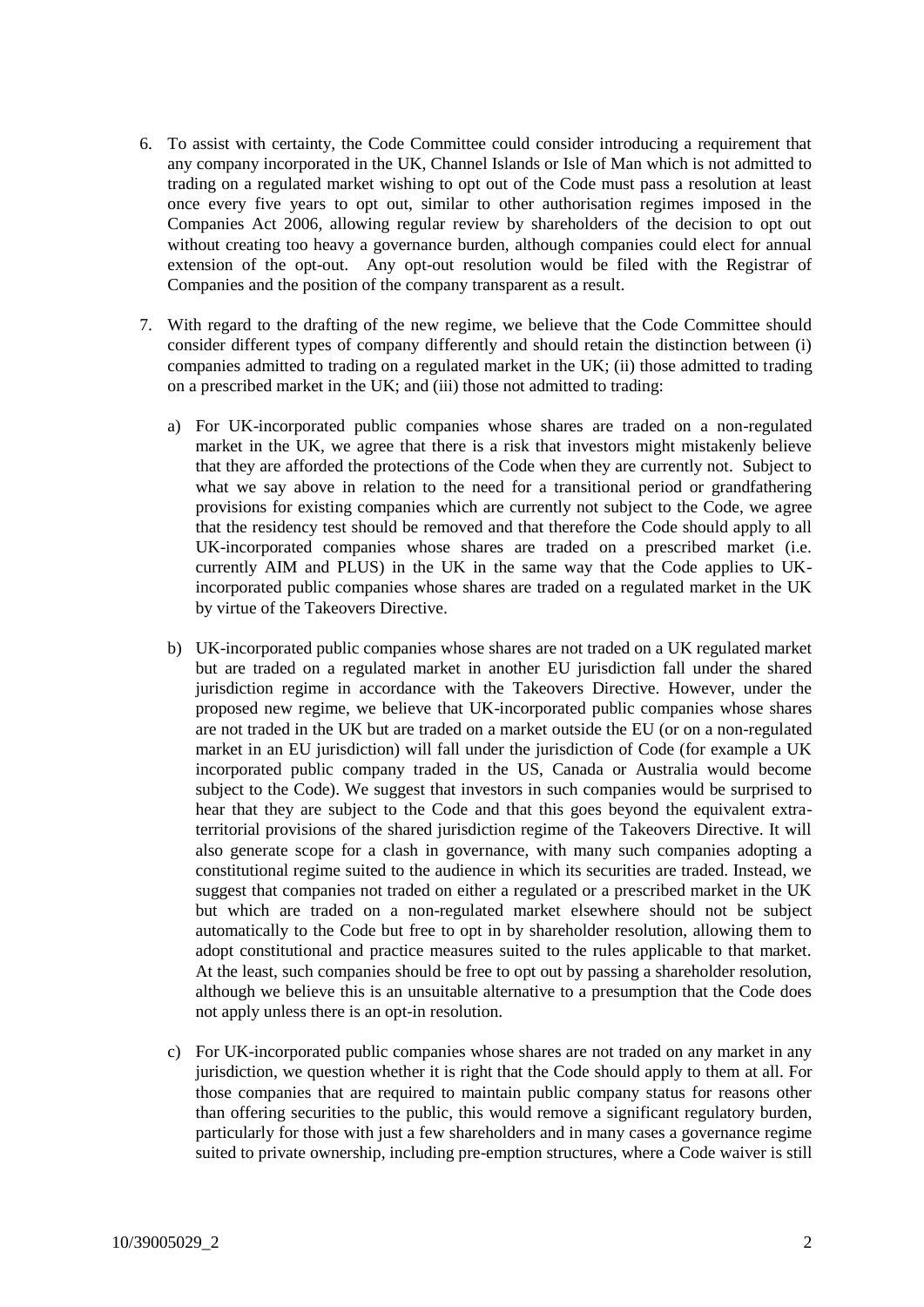required every time a "Code" transaction is considered. We consider that it would be proportionate to remove such a burden.

- d) For companies incorporated in the Channel Islands or the Isle of Man, in our view there might well have been careful consideration in maintaining residency outside of the UK in order to ensure that the company is not subject to the Code. Such companies should not be automatically opted into the regime. Such companies should be able to choose whether to be subject to the Code.
- 8. In all instances, we believe that there should be a disclosure regime so that companies incorporated in the UK, Channel Islands or the Isle of Man are required to disclose whether the Takeover Code applies to them and make it clear that in the event of any conflict between their articles of association and the Takeover Code provisions, the Takeover Code will prevail.
- 9. Conversely, we also believe that companies incorporated outside of the UK, Channel Islands or the Isle of Man but whose shares are admitted to a trading in the UK should have the ability to opt into the jurisdiction of the Code or parts of the Code (subject to shared jurisdiction rules). A company so opting in should be required to reflect this in its constitution so that members are bound by the Code requirements. We note that overseas bidders are currently regulated by the Panel and, as acknowledged in the PCP, the Code Committee concedes that the Panel has not encountered significant problems regulating their conduct.

# **Responses to the specific questions raised in the PCP**

### **Q1. Do you agree that the residency test should be removed from the Code?**

We refer to our general comments above.

### **Q2. Do you agree that the residency test should not be retained in relation to offers for certain categories of company?**

We agree that the residency test should not be retained and agree with the extension of application of the Code to UK-incorporated companies admitted to trading on a market in the UK. However, we do not agree with the current proposal simply to delete it because of the consequent extension of the application of the Code to companies incorporated in the UK, Channel Islands or Isle of Man not admitted to trading on a market in the UK or EU which are not currently subject to the Code and which might be surprised to learn that they have become so. In addition it is unlikely that the majority of investors would expect to have the benefit of Code protection in these circumstances. We refer to our general comments above.

### **Q3. Do you have any comments on the proposed amendments to sections 3(a)(i) and (ii) of the Introduction to the Code?**

We refer to our general comments above.

In addition, we believe that the new paragraph  $3(a)(i)(A)$  to (D) to the Introduction to the Code should be amended to clarify that: